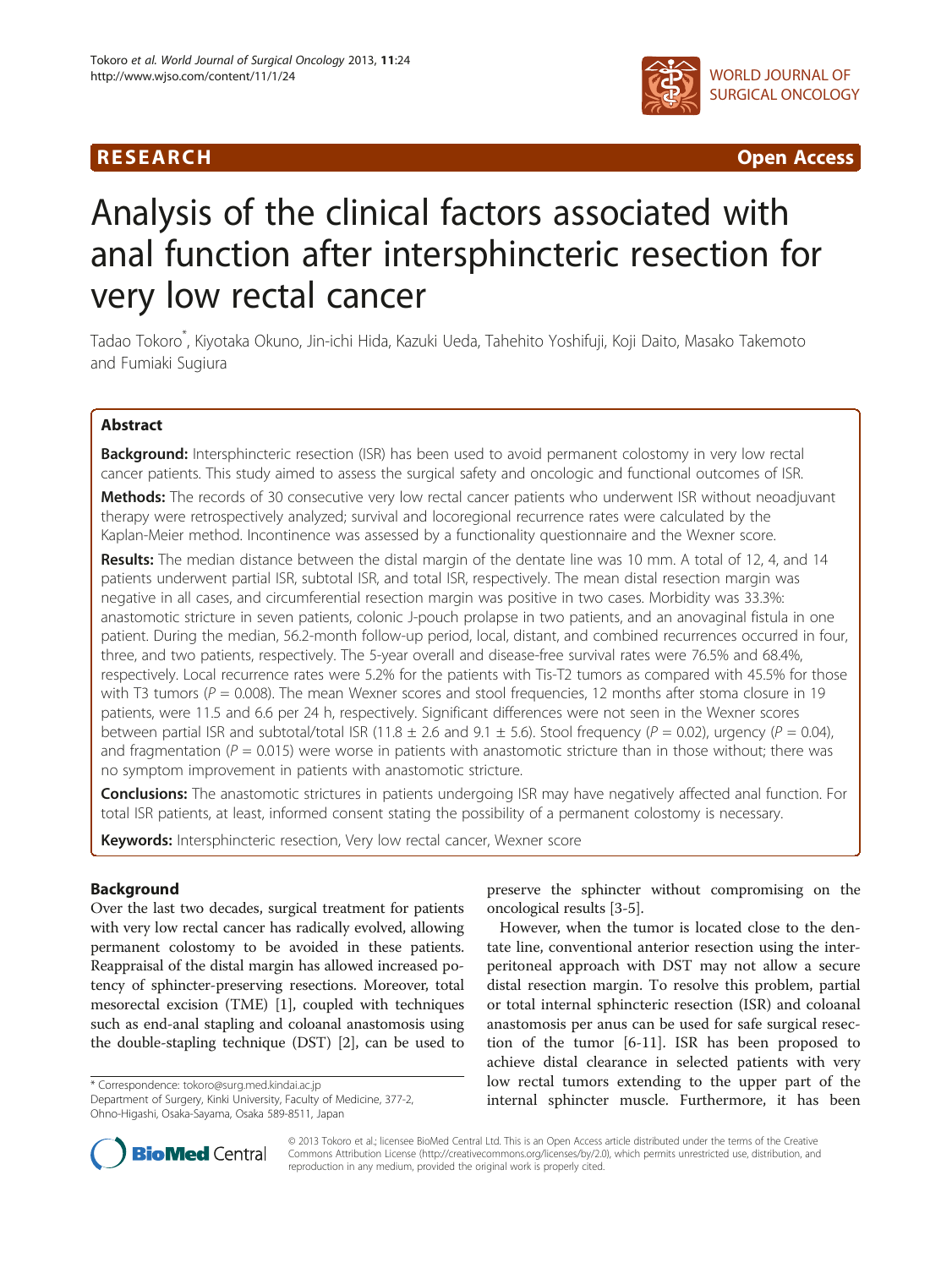proposed to restore the anal structure, preserve fecal continence, and reduce the numbers of patients requiring a permanent stoma.

ISR has been widely recognized to achieve a safe distal resection margin, which can be as small as 1 to 2 cm [[12,13\]](#page-7-0). However, with this procedure, which involves dividing the rectum between the internal sphincter and the external sphincter or the levator ani, it remains unclear whether a secure circumferential resection margin (CRM) of the tumor can be obtained. Further, partial or total ISR procedures have been shown to possibly interfere with fecal continence [\[7,8](#page-6-0)[,14](#page-7-0)-[16\]](#page-7-0).

Anal incontinence is considered to influence various factors in patients receiving ISR, including preoperative radiation therapy [\[17,18](#page-7-0)], reconstruction methods [[9](#page-6-0)], extent of sphincter preservation [\[19](#page-7-0)], tumor level, and height of the anastomosis [\[20\]](#page-7-0). Moreover, fecal incontinencerelated quality of life (QOL) scores were poorer in ISR patients than the patients with low anterior resection [[16](#page-7-0)]. Although ISR was proposed as an alternative procedure to avoid abdominoperineal resection (APR), a colostomy is a viable option for patients who suffer from fecal incontinence, which offers a definitive cure along with an improved quality of life [[21](#page-7-0)].

To evaluate the feasibility of ISR in very low rectal cancer patients, it is necessary to clarify the oncologic results and functional outcomes related to this procedure. The aims of this study were to evaluate the surgical safety of the procedure, to assess its oncologic and functional outcomes, and to identify factors predictive of anal dysfunction in the absence of radiotherapy.

# **Methods**

# Patients

We reviewed the medical charts of all 30 consecutive patients who had undergone ISR for very low rectal adenocarcinoma between April 2001 and August 2010 at the Department of Surgery, Faculty of Medicine, Kinki University. Written informed consent forms concerning this procedure were obtained for all patients in our hospital. In all cases, tumor stage was evaluated before surgery by digital examination; colonoscopy; chest, abdominal and pelvic computed tomography (CT); and pelvic magnetic resonance imaging (MRI). Anorectal manometry was not routinely performed. Preoperative criteria for the exclusion of patients for ISR were clinical T4 tumors, poorly differentiated adenocarcinoma (revealed by biopsy specimens), infiltrating gross appearance of the tumors, and some degree of preoperative incontinence. Among patients with T1 tumors considered for transanal local excision, ISR was proposed for those patients with a risk of lymph node metastases in the case of tumors with adverse pathologic features. Resectable distant metastases were not a preoperative exclusion criterion for ISR, and therefore, ISR was performed in one patient with synchronous liver metastasis.

The histopathological findings and tumor stage classification were based on the Union for International Cancer Control (UICC) TNM classification (seventh edition) [[22\]](#page-7-0). In Japan, preoperative chemoradiotherapy (CRT) for resectable T3 rectal tumors, irrespective of lymph node involvement, was not routinely performed, and none of the patients included in this study had received preoperative CRT or pre or postoperative radiotherapy.

### Surgical technique

The principle of the ISR procedure is based on an anatomic dissection plane between the internal sphincter muscle, which is an extension of the muscular layer of the rectum, and the external sphincter muscle. Surgical intervention was commenced with a high ligation of the inferior mesenteric artery using the abdominal approach. The rectum was dissected to the levator ani with TME. Further, the intersphincteric plane was entered from the nearest anorectal junction if possible. If this dissection was technically difficult to perform until a sufficient distal margin was obtained via the abdominal approach, then the transanal approach of the operation was commenced after perineal exposure using a retractor (Lone Star retractor, Lone Star Medical Products Inc, Houston, TX, USA). The distal margin was 1 cm for Tis-T2 tumors, and 2 cm below the inferior extent of the tumor for T3 tumors. Total ISR involved complete excision of the internal sphincter muscle, that is, the distal line of resection was along the intersphincteric groove. For partial ISR, the distal resection line was along the dentate line, and for subtotal ISR, the distal resection line ran from the dentate line to intersphincteric groove [\[11,19](#page-7-0)]. If the tumor was close to the external sphincter or the levator ani muscle, additional partial external sphincter resection (ESR) [[11\]](#page-7-0) was performed.

The proximal rectal side of the cut edge was immediately closed and irrigated with 1,500 ml of a 5% povidone-iodine solution to reduce the risk of tumorcell dissemination [[7,](#page-6-0)[23\]](#page-7-0). Then, the dissection was carried out longitudinally along the plane between the internal and external sphincters to reach the abdominal excision. After the rectum was removed through the abdomen, colonic J-pouch and anal anastomosis procedures with interrupted suture were performed. The anastomosis was protected with a diverting loop ileostomy or transverse colostomy in all the patients.

#### Follow-up and local recurrences

All 30 patients were followed for a median of 56.2 months (range; 13.3 to 168.4 months), and 20 patients were available for follow-up for more than 2 years. All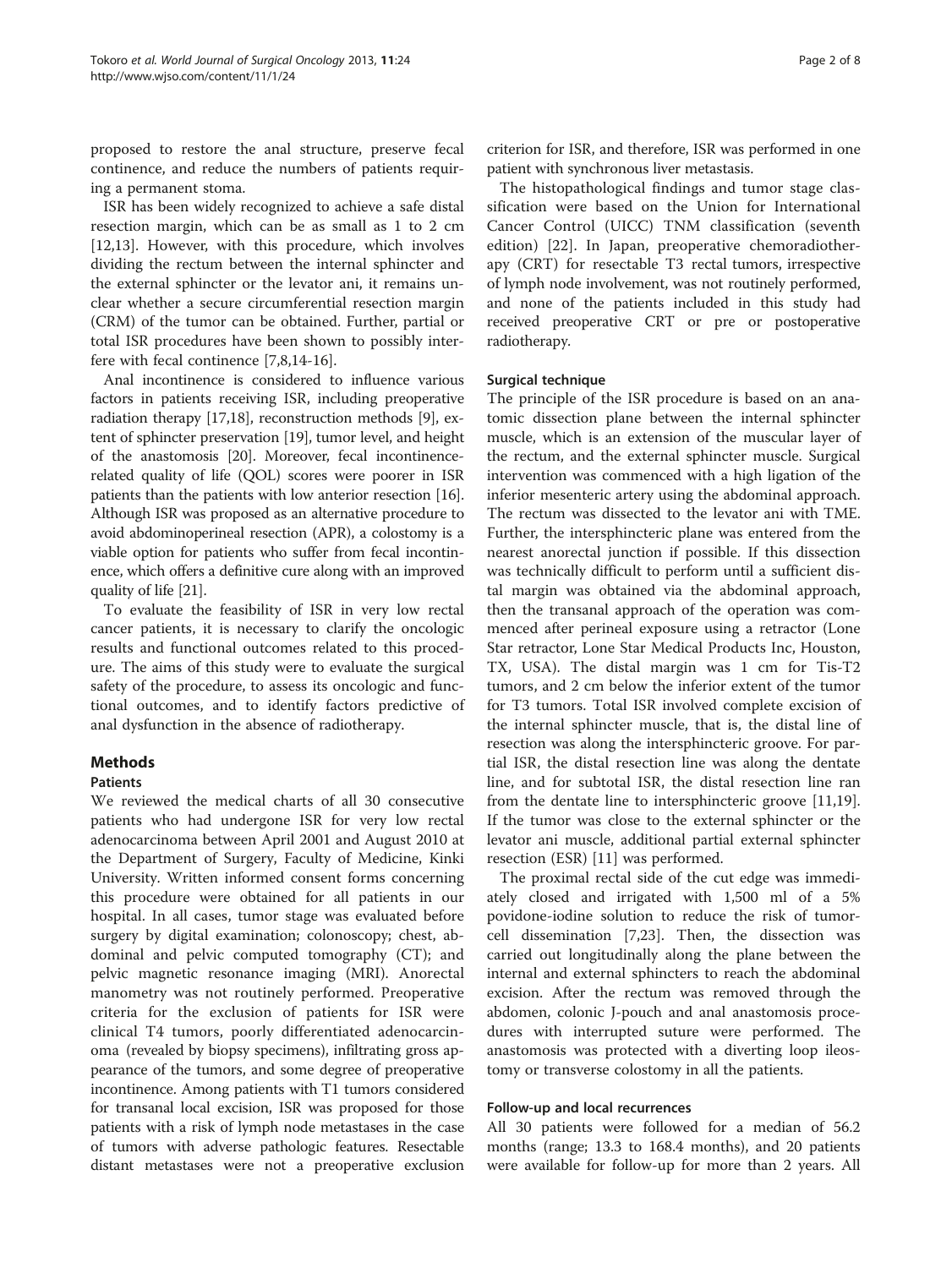patients were followed using a standardized protocol, including a clinical examination with digital palpation, and laboratory tests, including tumors markers (carcinoembryonic antigen (CEA), CA-19-9), every 3 months for the first 3 years, and then every 6 months for 2 years, and then once a year. Abdominal and pelvic computed tomography and chest radiography were performed every 6 months for the first 3 years. A colonoscopy was performed 3 or 6 months after surgery for planning stoma closure, and then once every year for 3 years. Most patients with stage III rectal cancer received postoperative chemotherapy with oral tegafur, uracil, and/or folic acid for 6 to 12 months. Local recurrence was defined as the presence of any anastomotic, pelvic, or lateral node recurrences documented either by clinical or pathologic exanimation, irrespective of the presence of distant metastases.

# Anal functional assessments

Functional outcomes were assessed using our functional questionnaire. We prospectively collected questionnaires regarding anal function from our patients every 3 months after closure of the diverting stoma. In this questionnaire, patients were asked about stool frequency (number of bowel movements per 24 h), fecal urgency (ability to defer stool evacuation for >15 minutes), stool fragmentation (>2 evacuations in 1 h), dyschesia (taking more than 15 minutes to defecate), nocturnal defecation, use of intestinal transit regulators, and need to wear a pad. Incontinence was assessed by the Wexner continence score [[24\]](#page-7-0), and we considered anal function to be poor if the Wexner score was 15 or more at 12 months [[17,18\]](#page-7-0). Anastomotic stricture or occlusion was determined when the surgeon's forefinger could not pass through the anastomotic site 3 months after surgery.

### Statistical analysis

Statistical analyses were performed using JMP10 software (SAS Institute Inc., Cary, NC, USA). Overall and disease-free survival were analyzed using Kaplan-Meier curves and the log rank test. For disease-free survival, patients who failed locally, systemically, or both were censored at the time of the first failure.

Univariate and multivariate regression analyses were used to evaluate the impact of age, gender, type of surgery, type of reconstruction, and anastomotic stricture. The changes in anal function between the different groups of patients over time were compared using Wilcoxon signed-rank test, and comparisons between the anastomotic stricture group and the non-stricture groups were performed using the Mann–Whitney U test. Statistical significance was indicated at the  $P < 0.05$  level.

### Results

Patients and tumor characteristics are shown in Table 1.

During the study period, ISR covered 144 patients (26.3%) who underwent surgery for lower-third rectal cancer, located below the peritoneal reflex, 49 patients of conventional anterior resection with DST, 35 patients of abdominoperineal resection, and 20 patients of local excision. The study population was made up of 30 patients (16 men and 14 women) with a median age of 58.9 years (range, 31 to 75 years); 1 patient (3.3%) had a pTis of a large villous tumor, 8 patients had a pT1 tumor (26.7%), 10 patients had a pT2 tumor (33.3%) and 11 patients had a pT3 tumor (36.7%). According to the UICC TNM classification system, the tumors were classified as stage 0 in 1 patient, stage I in 16 patients, stage IIA in 5 patients, stage IIIB in 5 patients, and stage IVA in 1 patient.

| Table 1 Clinicopathological characteristics of patients |  |
|---------------------------------------------------------|--|
| who received intersphincteric resection $(n = 30)$      |  |

| Characteristic                       | Value          |
|--------------------------------------|----------------|
| Age, years <sup>a</sup>              | $60.5 \pm 9.9$ |
| Histopathological grade <sup>b</sup> |                |
| G1                                   | 12             |
| G <sub>2</sub>                       | 16             |
| Muc                                  | $\overline{2}$ |
| Tumor location                       |                |
| Anterior wall                        | 14             |
| Posterior wall                       | 12             |
| Left wall                            | $\mathbf{1}$   |
| Right wall                           | $\overline{2}$ |
| Circ                                 | 1              |
| Tumor size, cm <sup>a</sup>          | $3.8 \pm 1.5$  |
| <4 cm                                | 18             |
| $\geq$ 4 cm                          | 12             |
| pT stage                             |                |
| Tis                                  | $1(3.3\%)$     |
| T1                                   | 8 (26.7%)      |
| T <sub>2</sub>                       | 10 (33.3%)     |
| T <sub>3</sub>                       | 11 (36.7%)     |
| TNM stage                            |                |
| $\mathbf 0$                          | $\mathbb{1}$   |
| $\overline{1}$                       | 16             |
| <b>IIA</b>                           | 5              |
| <b>IIIA</b>                          | $\overline{2}$ |
| <b>IIIB</b>                          | 5              |
| <b>IVA</b>                           | 1              |

a Values denote mean ± SD.

 $b$ Differentiation of adenocarcinoma: G1 = well differentiated; G2 = moderately  $differential$ ; Muc = mucinous carcinoma. Circ = circumferential tumor.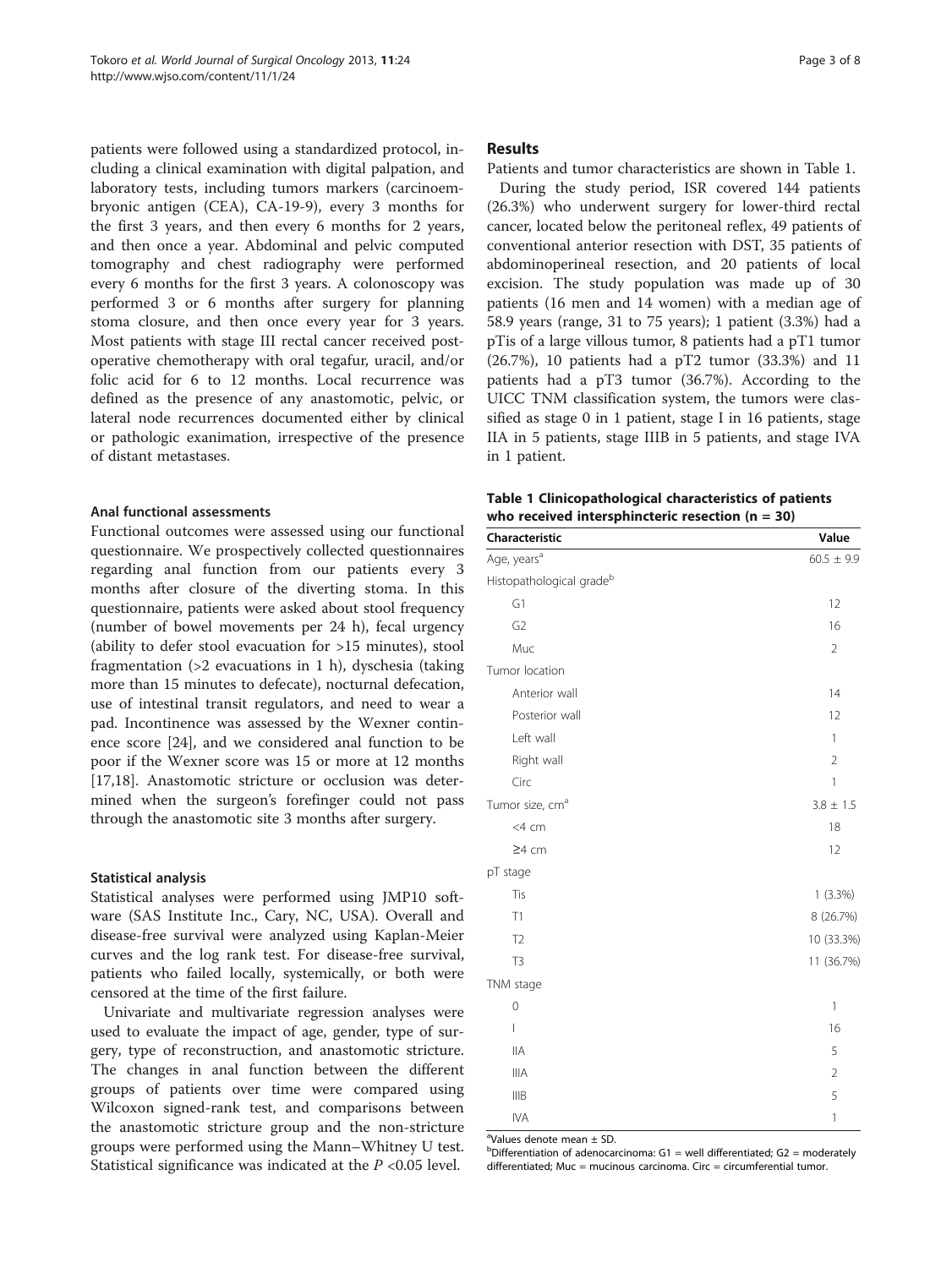Surgical and histopathological findings are shown in Table 2.

In this study, partial ISR, subtotal ISR, and total ISR were performed in 12, 4, and 14 patients, respectively. Furthermore, 4 of 11 patients (36.4%) with T3 tumors intraoperatively decided to undergo additional partial ESR. The mean distance between the distal edge of the tumor and the dentate line was  $8.9 \pm 8.0$  mm (range, -3 to 25 mm) in all the patients. Tumor location was significantly different for each ISR procedure (partial ISR,  $16.0 \pm 4.6$ mm; subtotal ISR,  $5.0 \pm 4.1$  mm; total ISR,  $3.5 \pm 5.1$  mm).

Assessment of the fixed surgical specimens revealed that the median distal edge of the tumor was 7 mm (range, 3 to 22 mm), and it was negative in all cases. The median circumferential margin of the tumor was 3 mm (range, 0.5 to 9 mm). The circumferential resection margin was positive  $(1 \text{ mm})$  in two patients with T3 tumor without partial ESR. Reconstruction of the colonic J-pouch was performed in 26 patients, and straight coloanal anastomosis was performed in 4 patients due to narrow pelvis or bulky mesocolic fat tissue.

### Mortality and morbidity

There was no mortality. Complications were encountered in ten patients (33.3%). Anastomotic leakage occurred in seven patients, who were treated with perianal drainage. The colonic J-pouch prolapsed in two patients who underwent total ISR. One patient had an anovaginal fistula, requiring repair of fistula using perineal muscular rotation flap, and subsequent stoma closure. Anastomotic stricture or complete occlusion of an anastomosis occurred in seven patients. Of these seven patients, five

Table 2 Differences in clinicopathological characteristics between intersphincteric resection (ISR) procedures

|                                                                                          | Partial ISR,<br>$(n = 11)$ | Subtotal ISR,<br>$(n = 4)$ | Total ISR,<br>$(n = 14)$ |
|------------------------------------------------------------------------------------------|----------------------------|----------------------------|--------------------------|
| Sex                                                                                      |                            |                            |                          |
| Male                                                                                     | 6                          | 2                          | 6                        |
| Female                                                                                   | 6                          | $\mathfrak{D}$             | 8                        |
| Type of reconstruction                                                                   |                            |                            |                          |
| Colonic J-pouch                                                                          | 9                          | 4                          | 13                       |
| Straight                                                                                 | 3                          | 0                          | 1                        |
| Combined with partial ESR                                                                | 0                          | $\mathfrak{D}$             | $\mathfrak{D}$           |
| Distance between the distal<br>edge of the tumor andthe<br>dentate line, mm <sup>a</sup> | $16.0 \pm 4.6$             | $5.0 + 4.1$                | $3.5 \pm 5.1$            |
| Distal resection margin, mm <sup>a</sup>                                                 | $8.7 \pm 6.0$              | $9.5 \pm 10.5$             | $7.2 \pm 5.4$            |
| CRM, mm <sup>a</sup>                                                                     | $3.2 \pm 2.7$              | $4.8 \pm 3.1$              | $3.6 \pm 2.1$            |
| No. of stoma closures <sup>b</sup>                                                       | 9(81.8)                    | 2(50)                      | 8(57.1)                  |

a Values indicate mean ± SD.

<sup>b</sup>Data in parentheses represent percentage values in each group.

 $CRM = circumferential resection margin; ESR = external sphincteric resection;$ ISR = intersphincteric resection.

patients required dilation of the anastomosis using finger bougie, endoscopic balloon dilation, or surgical stricture plasty before stoma closure. Two patients suffered complete occlusion of the anastomosis.

#### Oncologic results

Local, distant, and combined recurrence occurred in four, three, and two patients, respectively. Six patients died of cancer recurrence. For all patients who received ISR, the 5-year overall and disease-free survival rates were 76.5% and 68.4%, respectively.

The median disease-free interval for six patients with local recurrence was 13 months (range, 8 to 14 months) (Table [3](#page-4-0)). All of the four isolated local recurrence episodes developed within the first 2 years. All the patients who experienced local recurrence had pT3 tumors, except one patient who had a pT2 tumor. The local recurrence rates were significantly lower in patients with Tis to T2 tumors (5.2%) than in those with T3 tumors  $(45.5\%; P = 0.008; Figure 1).$  $(45.5\%; P = 0.008; Figure 1).$  $(45.5\%; P = 0.008; Figure 1).$ 

### Aspects of stoma closure

Of the 29 ISR patients, excluding 1 with stage IVA disease, 19 (65.5%) underwent stoma closure by February 2010, including 3 patients who had undergone straight anastomosis. The median interval between ISR and stoma closure was 7 months (range, 3 to 14 months). The median follow-up interval after stoma closure was 35 months (range, 4 to 68 months). Nine, two, and eight patients received stoma closure in the partial ISR, subtotal ISR, and total ISR groups, respectively (Table 2).

Definitive stoma closure could not be performed in 11 patients. Of the 11 patients, 5 had insufficient anal condition (complete anastomotic occlusions in 2, prolapse of colonic J-pouch in 2, obvious loose anastomosis in 1). The patients who developed colonic J-pouch prolapse or obvious loose anastomosis had received total ISR. Four patients were diagnosed with distant metastases or local relapse of the disease before stoma closure. Two patients did not undergo stoma closure for social reasons. Three out of four patients with additional partial ESR did not achieve stoma closure because of a colonic J-pouch prolapse or local recurrence.

#### Evaluation of anal function

Anal function was evaluated in 19 patients who underwent stoma closure. At 12 months after stoma closure, the mean Wexner score for all patients was 11.5 (range, 1 to 19). In the patients with partial ISR, the Wexner scores were improved from  $13.0 \pm 3.1$  at 3 months to 12.1  $\pm$  3.0 at 6 months (P = 0.04). In contrast, in the patients with subtotal or total ISR, no significant differences were found between the Wexner scores at 3 months and 6 months  $(13.0 \pm 3.8 \text{ and } 11.5 \pm 4.9,$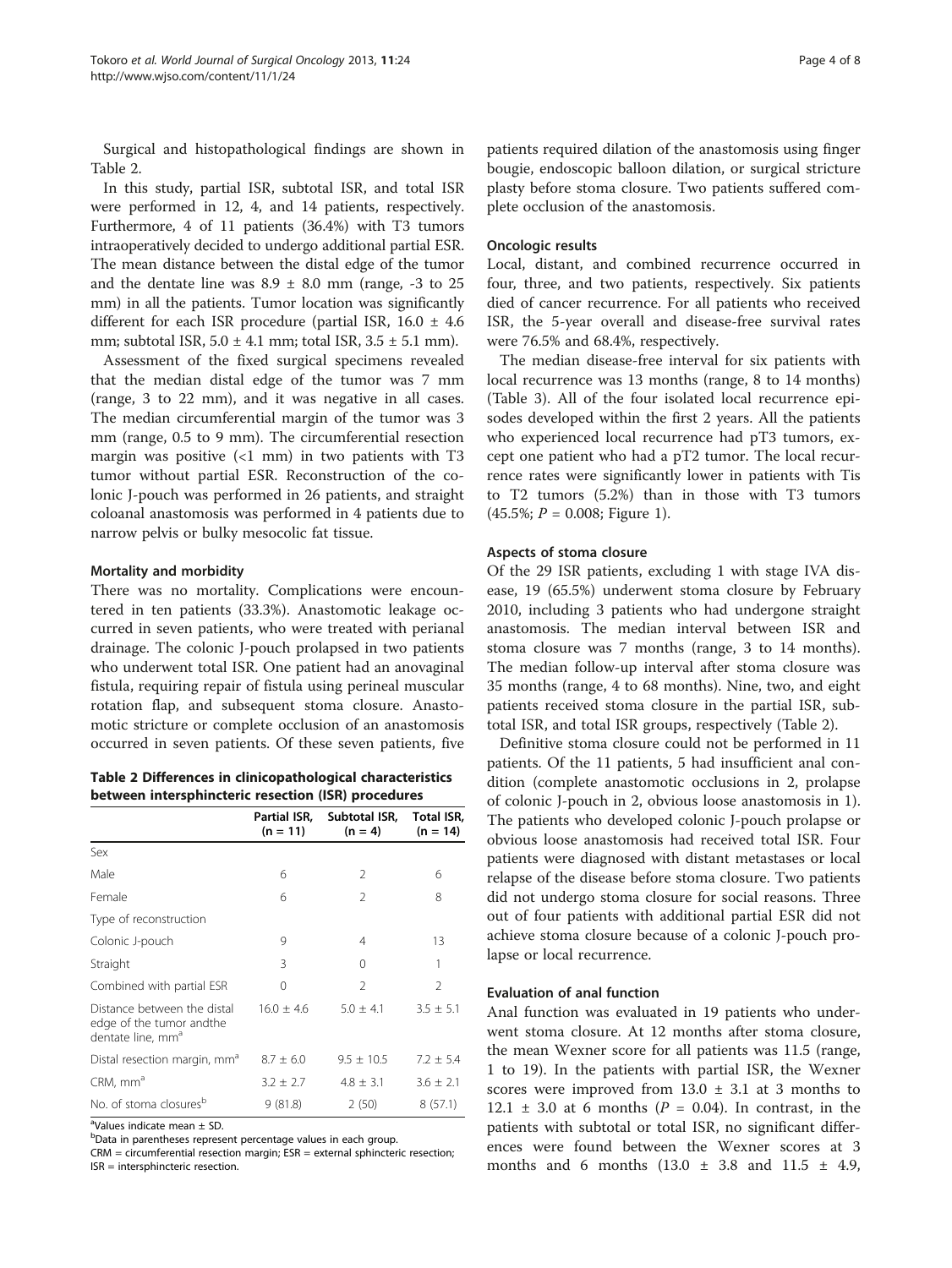<span id="page-4-0"></span>Table 3 Characteristics of six patients with local recurrence after intersphincteric resection (ISR)

| Patient        |            | TNM T stage | Histological<br>type | Surgical<br>procedure | <b>Distal</b><br>resection<br>margin, mm | Circumferential<br>resection margin,<br>mm | Localization | <b>Distant</b><br>metastases | Treatment  | Outcome      |
|----------------|------------|-------------|----------------------|-----------------------|------------------------------------------|--------------------------------------------|--------------|------------------------------|------------|--------------|
|                | <b>IIA</b> | T3          | G <sub>2</sub>       | $tISR + pESR$         |                                          | C.                                         | Pelvic wall  | <b>NS</b>                    | <b>CRT</b> | 45 months, O |
| $\overline{2}$ | IIIB       | T3          | G <sub>2</sub>       | $slSR + pESR$         | 25                                       |                                            | Pelvic wall  | <b>NS</b>                    | CRT        | 70 months, S |
| 3              | IIIB       | T3          | G <sub>2</sub>       | pISR                  | 12                                       | 5                                          | Pelvic wall  | Bone, lung                   | Cx         | 31 months, P |
| $\overline{4}$ | <b>IIA</b> | T3          | G <sub>2</sub>       | pISR                  | 10                                       | 0.5                                        |              | Lateral node Adrenal gland   | Cx         | 36 months, P |
| .5             |            | T2          | G1                   | pISR                  |                                          | 6                                          | Anastomosis  | <b>NS</b>                    | <b>APR</b> | 22 months, S |
| 6              | IIB        | T3          | G1                   | pISR                  |                                          | 0.5                                        | Lateral node | <b>NS</b>                    | CRT        | 17 months. S |

Distal resection margins and circumferential resection margins were measured on the histological slides.

APR = abdominoperineal resection; CRT = chemoradiotherapy; Cx = chemotherapy; ESR = external intersphincteric resection; ISR = intersphincteric resection;  $NS = not stated$ ;  $O = other origin of death$ ;  $P = primary death$ ;  $S = survived$ .

respectively;  $P = 0.14$ , but an upward trend was observed in the Wexner scores at 6 months and 12 months  $(11.5 \pm 4.9 \text{ vs } 9.1 \pm 5.6, \text{ respectively, } P = 0.06)$ . At 3, 6, and 12 months, the Wexner scores were not significantly different between patients who underwent partial and subtotal or total ISR (Table 4). In the patients without anastomotic stricture, the Wexner scores were significantly improved at 6 months and 12 months compared with those at 3 months. However, five patients, including the one with subtotal ISR and an additional partial ESR, required finger bougie, endoscopic balloon dilation, or stricture plasty for anastomotic stricture, no improvement in the Wexner score was observed.

Table [5](#page-5-0) shows the anal function based on the questionnaires answered at 3, 6, and 12 months after stoma closure, with or without anastomotic stricture. At 12 months after stoma closure, patients without anastomotic stricture were showed improved urgency (from 12/14 to 3/12;  $P = 0.008$ ) and nocturnal defecation (from 9/14 to 5/12;  $P = 0.014$ ). However, patients with anastomotic stricture did not report improvement in any symptom. Compared to patients with anastomotic stricture, the non-stricture group showed significantly better results with



regard to stool frequency  $(5.1 \pm 2.9 \text{ vs } 9.0 \pm 5.3; P = 0.02)$ , urgency  $(3/12 \text{ vs } 4/5; P = 0.04)$ , and fragmentation  $(4/12 \text{ vs } 4/5; P = 0.04)$ 5/5;  $P = 0.015$  at 12 months.

The results of the univariate analysis revealed that poor anal function, as assessed by the Wexner score, was significantly associated with gender (male;  $P = 0.047$ ) and the presence of anastomotic stricture  $(P = 0.018)$  at 12 months. The surgical procedure (partial or subtotal/total ISR), type of reconstruction (straight or colonic J-pouch), and age ( $\langle 70$  or  $\geq 70$ ) were not significantly associated with anal function. The results of the multivariate analysis also showed that gender ( $P = 0.283$ ) was not significantly associated with anal function and that the presence of anastomotic stricture ( $P = 0.093$ ) only demonstrated a trend towards being significantly associated with anal function (data not shown).

### **Discussion**

Although ISR is the sphincter-preserving procedure for very low rectal cancer, there are concerns regarding local control and defecatory function. In this study, we report the outcomes of ISR of very low rectal cancer, less than 2.5 cm from the dentate line, with a median follow-up period of 56 months. Our data show that this operation is feasible, with no postoperative mortality found in the study group. Moreover, it is associated with favorable

Table 4 Wexner scores at 3, 6, and 12 months in patients who underwent intersphincteric resection (ISR) followed by stoma closure

| Procedure/findings                                           | 3 months 6 months 12 months             |               |  |
|--------------------------------------------------------------|-----------------------------------------|---------------|--|
| Surgical procedure                                           |                                         |               |  |
| Partial ISR $(n = 9)$                                        | $13.3 + 3.1$ $12.1 + 3.0*$ $11.8 + 2.6$ |               |  |
| Subtotal or total ISR (n = 10) $13.0 \pm 3.8$ 11.5 $\pm$ 4.9 |                                         | $9.1 \pm 5.6$ |  |
| Anastomotic stricture                                        |                                         |               |  |
| Yes $(n = 5)$                                                | $15.4 + 2.9$ $13.4 + 4.5$               | $13.6 + 3.9$  |  |
| No $(n = 14)$                                                | $12.4 + 3.3$ $11.2 + 3.9*$              | $9.0 + 4.5*$  |  |

Data are shown as mean  $\pm$  SD. Data at 6 and 12 months were statistically compared with those at 3 months using the Wilcoxon signed-rank test.  $*P < 0.05$ .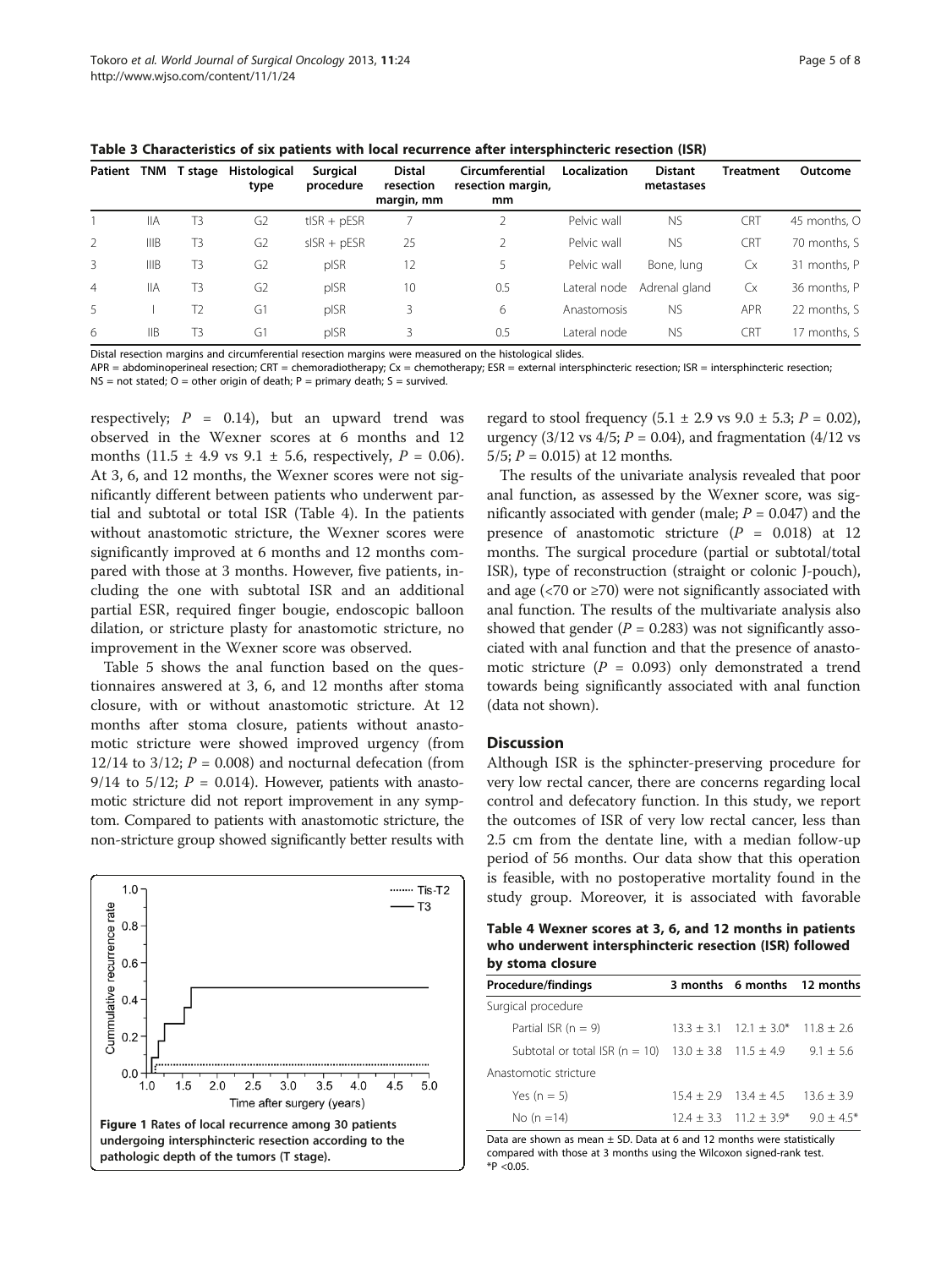| Symptoms related to        | 3 months      |                  | 6 months      |                  | 12 months     |                  |
|----------------------------|---------------|------------------|---------------|------------------|---------------|------------------|
| anal function              | Non-stricture | <b>Stricture</b> | Non-stricture | <b>Stricture</b> | Non-stricture | <b>Stricture</b> |
| Stool frequency, times/day | $6.4 \pm 3.6$ | $11.4 + 3.0***$  | $6.8 + 2.8$   | $7.0 + 2.1$      | $5.1 + 2.9$   | $9.0 + 5.3***$   |
| Urgency                    | 12/14         | 4/5              | 8/13          | 2/5              | $3/12*$       | $4/5**$          |
| Fragmentation              | 10/14         | 5/5              | 7/13          | 4/5              | 4/12          | $5/5**$          |
| Dyschesia                  | 2/14          | 3/5              | 2/13          | 0/5              | 2/12          | 0/5              |
| Medication use             | 4/14          | 4/5              | 3/13          | $4/5***$         | 2/12          | 3/5              |
| Nocturnal defecation       | 9/14          | 5/5              | $5/13*$       | 5/5              | $5/12*$       | 4/5              |

<span id="page-5-0"></span>Table 5 Anal dysfunction after stoma closure in patients with anastomotic stricture and those with no anastomotic stricture

Data associated with each anal dysfunction at 6 and 12 months were statistically compared with those at 3 months for each condition of anastomotic sites using Wilcoxon signed-rank test. \*P <0.05.

Data associated with each anal dysfunction of the stricture group were statistically compared with those of the non-stricture group at 3, 6, and 12 months using the Mann–Whitney U test. \*\*P <0.05.

oncological outcomes for Tis-T2 tumors. With regard to the Wexner score, total ISR did not produce worse outcomes than partial ISR did, with the exception that permanent stoma were necessitated by unfavorable anastomosis. However, anastomotic stricture, which occurred as a postoperative complication, was found to negatively affect anal function.

From an oncological point of view, local control of the disease remains the most important objective in rectal cancer surgery. The local recurrence rate of very low rectal cancer for ISR varied widely, ranging between 0% [[23\]](#page-7-0) to 31% [\[25\]](#page-7-0). With ISR, the rate of secure distal resection margin was in the range of 95% [\[23](#page-7-0)] to 100% [[18\]](#page-7-0), and our results showed a median distance of 7 mm, and a definite negative distal margin in all patients. Therefore, ISR was found to provide an optimal distal resection margin, which is difficult to attain by using only the abdominal approach for very low rectal cancer. Rate of positive CRM of the rectal cancer also influenced factor of local recurrence. In our study group, 6.7% of all patients had a CRM ≤1 mm, and similar results were reported in the range of 0% to 13.3% [\[18,26](#page-7-0)]. Preoperative CRT was considered useful for preventing local recurrence in low rectal cancer patients requiring ISR [\[14,23](#page-7-0)]. Kuo et al. [\[26\]](#page-7-0) reported a positive CRM rate of 13.3%, but a local recurrence rate of 7.7% in their ISR series of 26 patients; 88.5% of these patients had undergone preoperative CRT. Paradoxically, Hohenberger and colleagues [[27](#page-7-0)] reported that in ISR patients with lower-third rectal cancer without radiotherapy, the local recurrence rate was high, at 46.5%. In our study, local recurrence was significantly higher in patients with T3 tumors than in those with Tis-T2 tumors. Akasu *et al.* [[28](#page-7-0)] reported that both T3 tumors and a positive microscopic resection margin in patients who underwent ISR were significantly associated with local recurrence. Because ISR involves dissection of the rectum between the internal sphincter muscle and the external sphincter muscle, in patients with T3 tumors with expanding microscopic tumor cells near the levator ani or

the external sphincter muscles, during surgical resection, there is a considerable risk of cutting into the tumor or achieving a very short distance of a few millimeters to the CRM. Thus, for a group of patients with T3 tumors, ISR was applied to attain good responses to neoadjuvant CRT, leading to secure CRM.

Partial or total resection of the internal sphincter muscle resulted in defecatory dysfunction with frequent defecation, urgency, and fecal incontinence [[16,18,29](#page-7-0)]. Moreover, preoperative radiotherapy against T3 tumors or lymph node involvement was found to have a negative impact on anal function after ISR [[17](#page-7-0),[18,26](#page-7-0)]. In the study by Ito *et al.* [[17](#page-7-0)], of all the patients who underwent ISR, 40% received radiotherapy and were found to have a mean Wexner score of 10 at 12 months. Moreover, Denost et al. [\[20](#page-7-0)] reported a median Wexner score of 11 in most of the patients who received radiotherapy.

It has been shown that colonic J-pouch reconstruction in conjunction with ISR can minimize the anal dysfunction-related side effects of a sphincteric resection [[9](#page-6-0)]. Hida et al. [[30](#page-7-0)] reported the long-term benefits of colonic J-pouch reconstruction suggesting that it improves reservoir function to a greater extent than straight anastomosis does, especially in patients in whom the anastomosis is less than 4 cm from the anal verge. In addition, Dennett et al. [[31](#page-7-0)] reported that colonic J-pouch is effective in very low rectal cancer surgery, causing apparent reduction in the incidence of anastomotic leaks and in bowel frequency. In our study, the mean Wexner score was 11.5 in most patients with colonic J-pouch reconstruction, and none of the patients had received radiation therapy. In previous studies, total ISR was performed in 8.9% [\[29\]](#page-7-0) to 33.7% [[20](#page-7-0)] of all the ISR patients. A possible reason for the poorer outcomes about Wexner score in our study was that the number of patients who required total ISR accounted for approximately half the ISR patients (42.1%), because coloanal anastomosis using conventional DST was technically possible in a few patients who required partial ISR during our study period.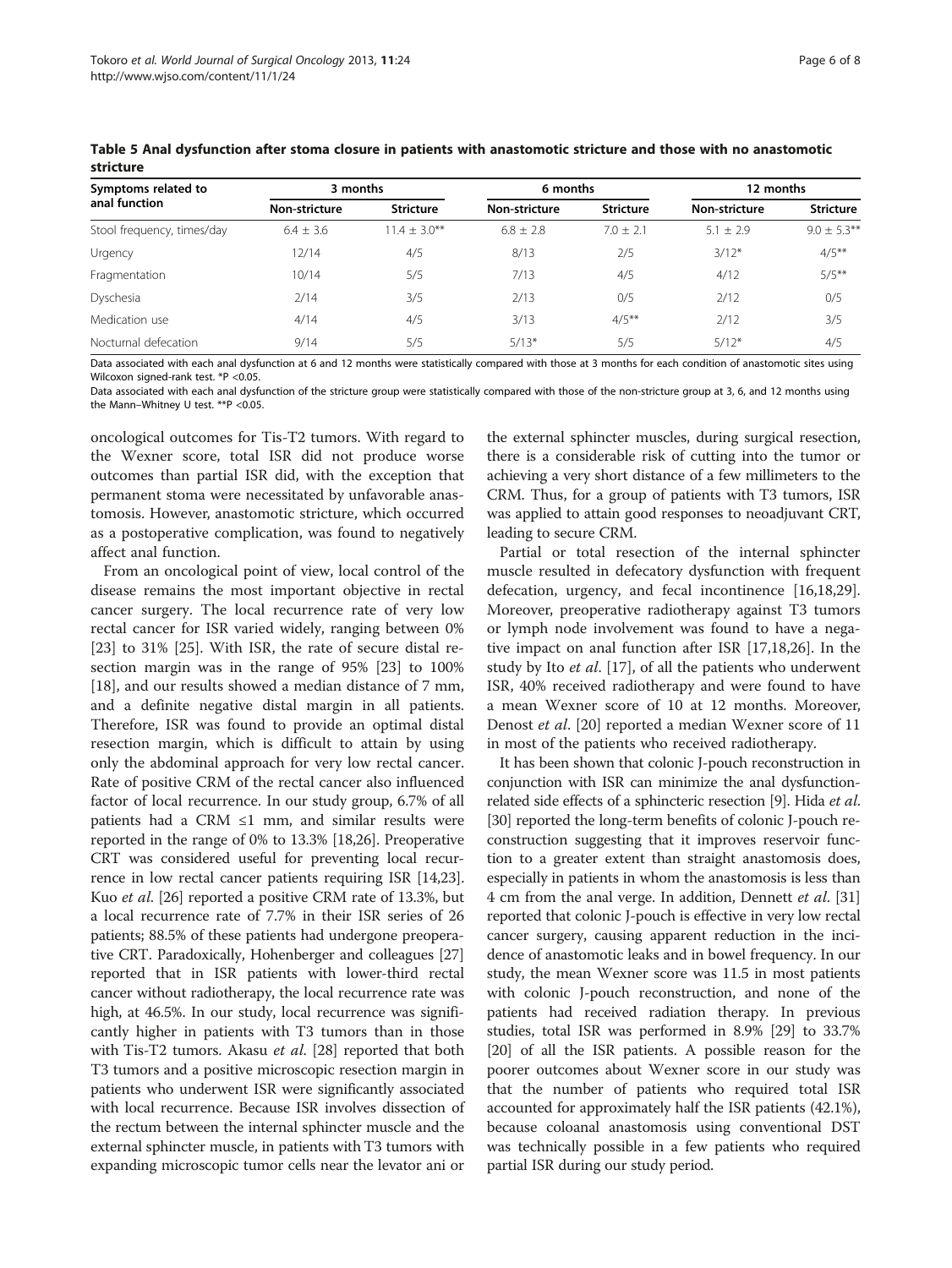<span id="page-6-0"></span>The outcome for continence is reported to be worse after total ISR than after subtotal or partial ISR [\[19,20](#page-7-0)]. In our results for Wexner scores, anal function between total or subtotal ISR and partial ISR were not different, but patients of partial ISR had earlier recovery than those of subtotal or total ISR. Our functional results are limited because of the differences in stoma closure rates between partial ISR and subtotal/total ISR patients. The rates of stoma closure in patients with subtotal or total ISR were lower than those in patients undergoing partial ISR. This result in itself indicates poor anal function outcomes for subtotal/total ISR. Especially with respect to the three patients with total ISR, stoma closure was not possible because of the high risk of major incontinence.

Postoperative complication rates varied between reported series from 18% to 64% [[15](#page-7-0)]. Common complications included leakage, anastomotic stricture, fistula, pelvic sepsis, and prolapse. In a previous literature review, anastomotic leakage rates of 5% to 48% [\[32](#page-7-0)] were reportedly associated with ISR, and they varied depending on whether asymptomatic leaks were radiologically detected. Also, Tilney and Tekkis [9] reviewed 21 studies and reported an overall anastomotic leak rate of 10.5% and anastomotic stricture rate of 5.8%. Similar rates were reported in the current series: anastomotic leakage occurred in 7 of 30 patients (23.3%) and anastomotic stricture in 12% of the patients. Anastomotic leakage is an important feature since it has been found to lead to postoperative anastomotic stricture [[33](#page-7-0)] and poor postoperative anorectal function [[34](#page-7-0)]. However, in our study, there were no independent factors associated with anal dysfunction in the multivariate analysis, but patients with anastomotic stricture showed worse outcomes (frequency, urgency, and fragmentation) than patients without anastomotic stricture. In addition, symptoms related to anal function were not reduced in these patients. In our study, anastomotic stricture or occlusion occurred in five of seven patients with anastomotic leakage; thus, stricture formation could be attributed to leakage caused by ischemia or infection of the anastomotic site. Therefore, it is necessary to fully explain the possibility of fecal incontinence or of a permanent stoma to the patients before obtaining informed consent. Fecal QOL in our patients who had an anastomotic stricture was worse, and they might have little benefit from preserving the anal continuity with ISR.

Our study has some limitations: it was a retrospective study and the sample size was relatively small. There could be potential bias due to possible difference between those who were ambitious of receiving the anal sphincter preserving surgery and those who did not, which could affect the self-evaluation for gastrointestinal questionnaire. With regard to the additional partial ESR performed only in one patient with stoma closure, this was not taken into consideration while estimating anal function.

#### Conclusions

In summary, ISR is an oncologically safe procedure for pTis or pT2 tumors among very low rectal cancer patients. Also, total ISR, that is, complete removal of the internal sphincter muscles, carried risks of worse anal function or possibility of a permanent stoma. The complications associated with anastomosis, especially stenosis, resulted in poorer anal function. Larger studies are needed to evaluate functional results in ISR patients who suffer from anastomotic stricture.

#### Abbreviations

CRM: circumferential resection margin; DST: double-stapling technique; ESR: external sphincter resection; ISR: intersphincteric resection; TME: total mesorectal excision.

#### Competing interests

The authors declare they have no competing interests.

#### Authors' contributions

TT, KO, JH, KU, TY, KD, MT, FS: made substantial contributions to conception and design, and/or acquisition of data, and/or analysis and interpretation of data. TT, KO, JH: drafted the article and revised it critically for important intellectual content. TT, KO, JH, KU, TY, KD, MK, FS: responsible for final approval of the manuscript. All authors read and approved the final manuscript.

#### Acknowledgements

We thank all the members of the Department of Pathology at our institute for conducting the pathological investigations for this study.

#### Received: 5 September 2012 Accepted: 14 January 2013 Published: 28 January 2013

#### References

- 1. Heald RJ, Ryall RD: Recurrence and survival after total mesorectal excision for rectal cancer. Lancet 1986, 1:1479–1482.
- 2. Cohen Z, Myers E, Langer B, Taylor B, Railton RH, Jamieson C: Double stapling technique for low anterior resection. Dis Colon Rectum 1983, 26:231–235.
- 3. Lavery IC, Lopez-Kostner F, Fazio VW, Fernandez-Martin M, Milsom JW, Church JM: Chances of cure are not compromised with sphincter-saving procedures for cancer of the lower third of the rectum. Surgery 1997, 122:779–785.
- 4. Gamagami RA, Liagre A, Chiotasso P, Istvan G, Lazorthes F: Coloanal anastomosis for distal third rectal cancer: prospective study of oncologic results. Dis Colon Rectum 1999, 42:1272–1275.
- 5. Berge A, Tiret E, Cunningham C, Dehni N, Parc R: Rectal excision and colonic pouch-anal anastomosis for rectal cancer: oncologic results at five years. Dis Colon Rectum 1999, 42:1265–1271.
- 6. Schiessel R, Kamer-Hanusch J, Herbst F, Teleky B, Wunderlich M: Intersphincteric resection for low rectal tumours. Br J Surg 1994, 81:1376–1378.
- 7. Teramoto T, Watanabe M, Kitajima M: Per anum intersphinctric rectal dissection with direct coloanal anastomosis for lower rectal cancer: the ultimate sphincter-preserving operation. Dis Colon Rectum 1997, 40:S43–S47.
- 8. Köhler A, Athanasiadis S, Ommer A, Psarakis E: Long-term results of low anterior resection with intersphincteric anastomosis in carcinoma of the lower one-third of the rectum: analysis of 31 patients. Dis Colon Rectum 2000, 43:843–850.
- 9. Tilney HS, Tekkis PP: Extending the horizons of restorative rectal surgery: intersphincteric resection for low rectal cancer. Colorectal Dis 2008, 10:3–16.
- 10. Rullier E, Zerbib F, Laurent C, Bonnel C, Caudry M, Saric J, Parneix M: Intersphincteric resection with excision of internal anal sphincter for